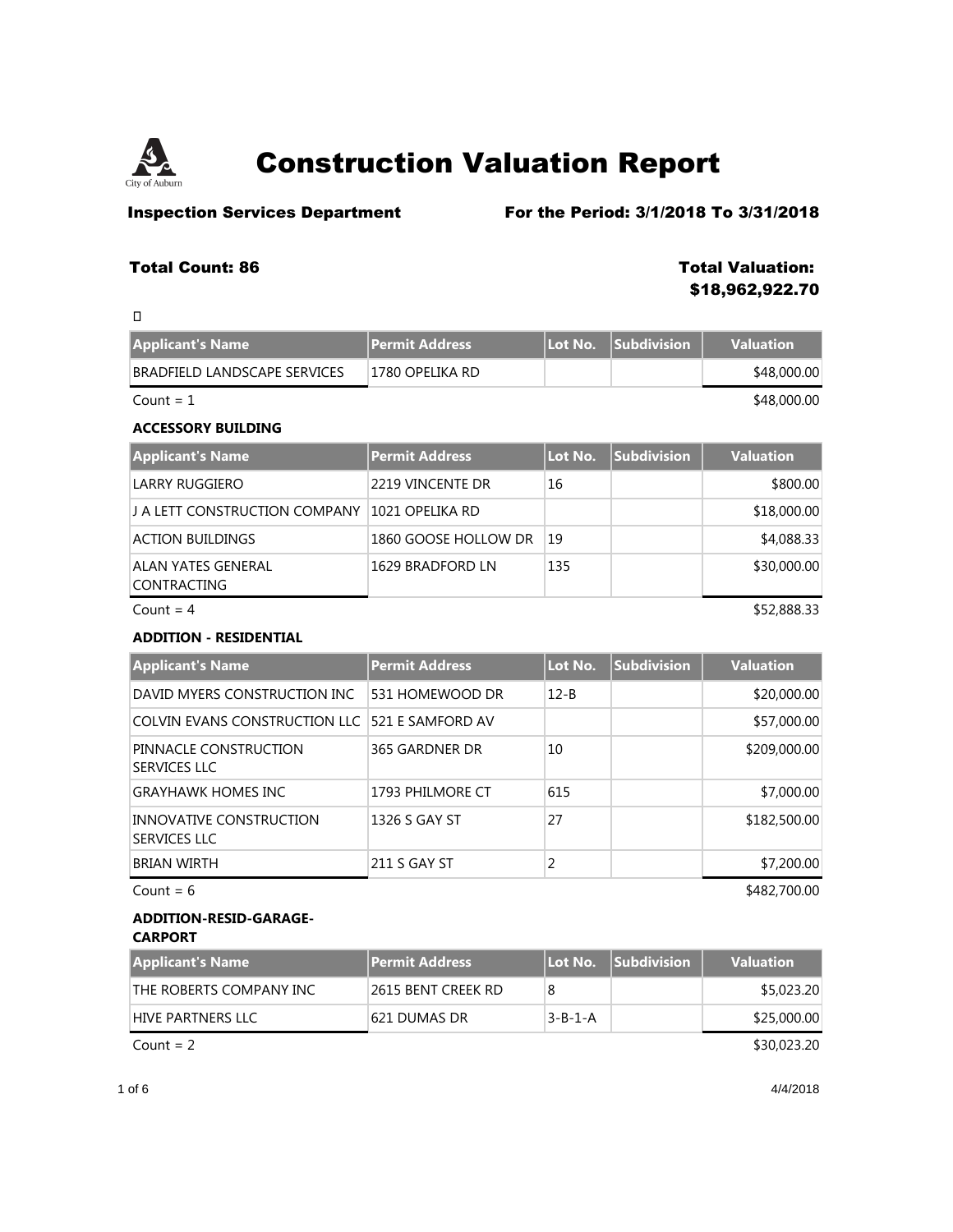

### **Inspection Services Department** For the Period: 3/1/2018 To 3/31/2018

#### **ALTERATION - NON RESIDENTIAL**

| <b>Applicant's Name</b>                       | Permit Address     | Lot No. | <b>Subdivision</b> | <b>Valuation</b> |
|-----------------------------------------------|--------------------|---------|--------------------|------------------|
| <b>SCF ERECTIONS LLC</b>                      | 312 ALABAMA ST     | 7A      |                    | \$250,000.00     |
| COLVIN EVANS CONSTRUCTION LLC 1215 W GLENN AV |                    |         |                    | \$125,000.00     |
| City of AuburnConstruction<br>Maintenance     | 365 N DONAHUE DR B |         |                    | \$25,000.00      |
| Count = $3$                                   |                    |         |                    | \$400,000.00     |

#### **ALTERATION - RESIDENTIAL**

| <b>Applicant's Name</b>           | <b>Permit Address</b> | Lot No. | Subdivision | <b>Valuation</b> |
|-----------------------------------|-----------------------|---------|-------------|------------------|
| Barry Oxley                       | 768 BRUCE CT          | 4       |             | \$25,000.00      |
| <b>RODNEY SMITH</b>               | 1569 MCCURRY LN       | 25      |             | \$50,000.00      |
| SCHUMACHER HOMES LLC              | 454 KIMBERLY DR       | 158     |             | \$40,000.00      |
| <b>BILL LYNN CONSTRUCTION INC</b> | 402 W MAGNOLIA AV 246 | $1-A$   |             | \$35,143.00      |
| <b>BRANDON VAUGHAN</b>            | 362 JORDAN ST         |         |             | \$4,855.89       |
| THE LETLOW COMPANY LLC            | 2061 S EVERGREEN DR   | 16      |             | \$56,000.00      |
| CAPSTONE BUILDING CORP            | 510 FOREST PARK CIR   | 3       |             | \$2,500.00       |
| PLAINS HOME SERVICES, LLC         | 8 LEGACY LN           | 8       |             | \$16,300.00      |

 $Count = 8$  \$229,798.89

### **AMUSEMENT/SOCIAL/RECREATIO**

**NAL**

| Applicant's Name             | Permit Address  | Lot No. | <b>Subdivision</b> | <b>Valuation</b> |
|------------------------------|-----------------|---------|--------------------|------------------|
| THE BACKYARD EXPERIENCE, INC | 2155 WELCH CRSG |         |                    | \$50,000.00      |
| SOUTHEAST POOL BUILDERS      | 2363 RUTLAND RD |         |                    | \$20,000.00      |
| SOUTHEAST POOL BUILDERS      | 2536 DANBURY DR |         |                    | \$30,000.00      |
| Count = $3$                  |                 |         |                    | \$100,000.00     |

#### **FIVE OR MORE FAMILY BUILDING**

| <b>Applicant's Name</b>    | <b>Permit Address</b> | Llot No. Subdivision | <b>Valuation</b> |
|----------------------------|-----------------------|----------------------|------------------|
| DONALD H ALLEN DEVELOPMENT | 1339 N COLLEGE ST     |                      | \$618,500.00     |
| Count = $1$                |                       |                      | \$618,500.00     |

2 of 6 4/4/2018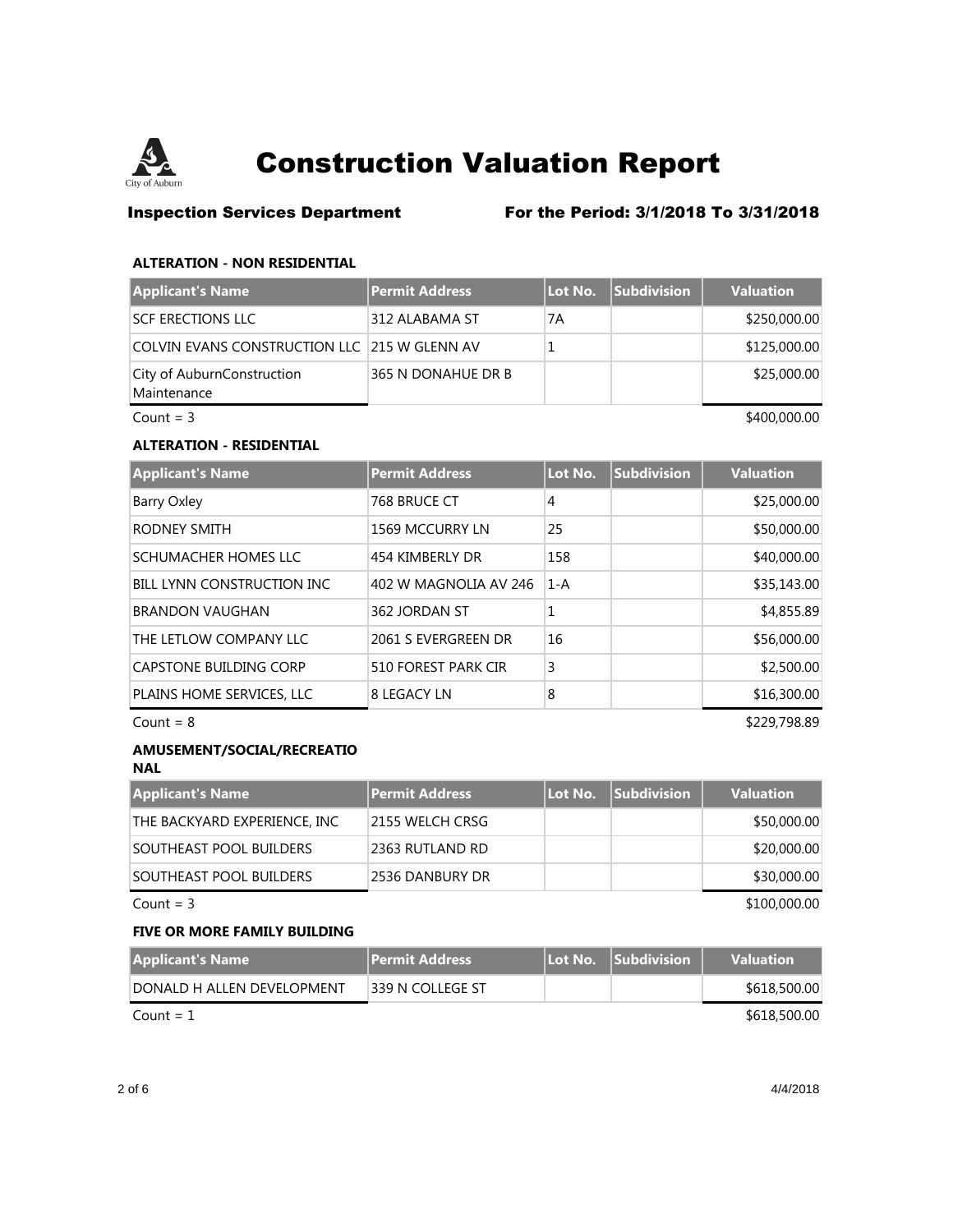

### **Inspection Services Department** For the Period: 3/1/2018 To 3/31/2018

#### **OFFICE/BANK/PROFESSIONAL**

| <b>Applicant's Name</b> | <b>Permit Address</b>   | Lot No. | <b>Subdivision</b> | <b>Valuation</b> |
|-------------------------|-------------------------|---------|--------------------|------------------|
| KADELL INDUSTRIES, INC  | 1199 S DONAHUE DR       |         |                    | \$250,000.00     |
| SUN SELF STORAGE INC    | 1671 SHUG JORDAN PKWY 1 |         |                    | \$470,000.00     |
| Count = $2$             |                         |         |                    | \$720,000.00     |
| CINICI E EAMILY HOLICE  |                         |         |                    |                  |

#### **SINGLE FAMILY HOUSE - ATTACHED**

| Applicant's Name           | <b>Permit Address</b> | Lot No.   | <b>Subdivision</b> | <b>Valuation</b> |
|----------------------------|-----------------------|-----------|--------------------|------------------|
| <b>HOLLAND HOMES LLC</b>   | 1720 W FARMVILLE RD   | 202A      |                    | \$220,964.01     |
| <b>HOLLAND HOMES LLC</b>   | 1718 W FARMVILLE RD   | $202 - B$ |                    | \$204,244.21     |
| HOLLAND HOMES LLC          | 1716 W FARMVILLE RD   | 202C      |                    | \$204,244.21     |
| TOLAND CONSTRUCTION        | 1153 ROCK FENCE RD    | 1         |                    | \$362,965.14     |
| <b>TOLAND CONSTRUCTION</b> | 1133 ROCK FENCE RD    | 3         |                    | \$362,965.14     |
| <b>TOLAND CONSTRUCTION</b> | 1129 ROCK FENCE RD    | 4         |                    | \$362,965.14     |
| <b>HOLLAND HOMES LLC</b>   | 1712 W FARMVILLE RD   | $202 - E$ |                    | \$220,964.01     |
| <b>TOLAND CONSTRUCTION</b> | 1143 ROCK FENCE RD    | 2         |                    | \$362,965.14     |
| <b>HOLLAND HOMES LLC</b>   | 1714 W FARMVILLE RD   | $202-D$   |                    | \$204,244.21     |

 $Count = 9$  \$2,506,521.21

#### **SINGLE FAMILY HOUSE - DETACHED**

**Applicant's Name Permit Address Lot No. Subdivision Valuation** HAYLEY - FREEMAN CONSTRUCTION 1153 RUNNINGVINE LN 3 \$198,321.50 DILWORTH DEVELOPMENT INC 1677 LOIS LN 46 46 \$233,523.20 HUGHSTON HOMES INC 2616 DUNKIRK CIR 114 | \$283,676.63 TOLAND CONSTRUCTION 1007 FAIRVIEW DR 7 7 \$314,512.11 HOLLAND HOMES LLC 125 SHADY SPRINGS DR 1-A \$411,296.91 TRUE - BUILT HOMES INC 2067 LAMB LN 62 \$304,303.19 HUGHSTON HOMES INC 2622 DUNKIRK CIR 117 | \$284,996.63 EASTBROOK HOMES SOUTHERN INC 2716 BRIGHTON LN 193 3 \$280,060.70 HUGHSTON HOMES INC 2617 DUNKIRK CIR 207 | \$258,613.31

3 of 6 4/4/2018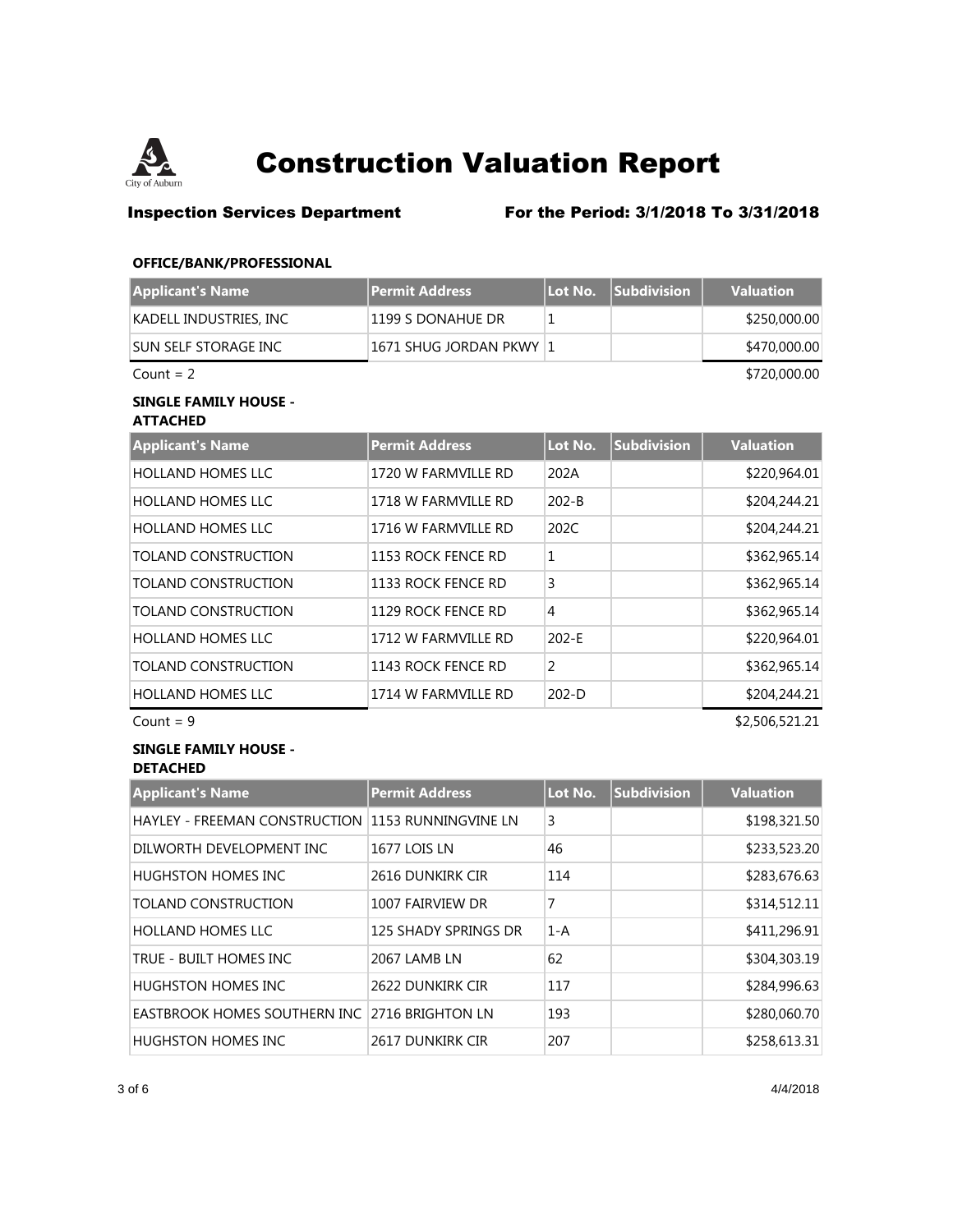

**Inspection Services Department** For the Period: 3/1/2018 To 3/31/2018

| <b>HOLLAND HOMES LLC</b>                              | 636 W GLENN AV                             |          | \$228,988.50 |
|-------------------------------------------------------|--------------------------------------------|----------|--------------|
| DILWORTH DEVELOPMENT INC                              | 1119 STILL HUNT LN                         | 143      | \$322,538.14 |
| HUGHSTON HOMES INC                                    | 2658 ANDERSON CT                           | 94       | \$304,567.50 |
| DACK HOMES WEST LLC                                   | 2144 AUTUMN RIDGE WAY                      | 142      | \$219,311.54 |
| DILWORTH DEVELOPMENT INC                              | 1639 ALEX AV                               | 13       | \$410,102.03 |
| LAGASSE CONSTRUCTION                                  | 313 CANTON AV                              | 2        | \$247,933.90 |
| STONE MARTIN BUILDERS LLC                             | 772 MONROE DR                              | 23       | \$363,704.20 |
| MICHAEL ALLEN HOMES INC                               | 2096 LAMB LN                               | 34       | \$390,559.95 |
| <b>GRAYHAWK HOMES INC</b>                             | 1227 WEATHERFORD ST                        | 9        | \$264,928.65 |
| <b>LAGASSE CONSTRUCTION</b>                           | 311 CANTON AV                              | 1        | \$247,933.90 |
| <b>TOLAND CONSTRUCTION</b>                            | 2383 RUTLAND RD                            | 249      | \$272,500.19 |
| HAYLEY - FREEMAN CONSTRUCTION 1102 DISTRICT CT        |                                            | 14       | \$152,925.00 |
| WAYNE GENTRY BUILDER INC                              | 2354 RUTLAND RD                            | 257      | \$316,155.50 |
| <b>HUGHSTON HOMES INC</b>                             | 2619 DUNKIRK CIR                           | 206      | \$289,529.77 |
| DILWORTH DEVELOPMENT INC                              | <b>1837 YARBROUGH FARMS</b><br><b>BLVD</b> | 280      | \$312,459.10 |
| WAYNE GENTRY BUILDER INC                              | 2362 RUTLAND RD                            | 259      | \$320,510.99 |
| HUGHSTON HOMES INC                                    | 903 DUNKIRK CIR                            | 161      | \$260,448.41 |
| <b>TOLAND CONSTRUCTION</b>                            | 1005 FAIRVIEW DR                           | 6        | \$342,818.78 |
| <b>HOLLAND HOMES LLC</b>                              | 1732 OVERHILL CT                           | 91       | \$192,745.92 |
| LANDMARK PROPERTIES, LLC                              | 1592 ELLA GRACE DR                         | 157      | \$422,254.09 |
| HUGHSTON HOMES INC                                    | 2615 DUNKIRK CIR                           | 208      | \$272,552.80 |
| <b>HUGHSTON HOMES INC</b>                             | 2621 DUNKIRK CIR                           | 205      | \$258,965.81 |
| STONE MARTIN BUILDERS LLC                             | 2185 WATTS WAY                             | 30       | \$297,413.28 |
| STEPHEN WARD CULPEPPER DBA<br><b>SWC CONSTRUCTION</b> | <b>307 SOLAMERE LN</b>                     | 167A     | \$302,453.54 |
| <b>HOLLAND HOMES LLC</b>                              | 3299 CANNON LN                             | 1        | \$178,011.76 |
| LAGASSE CONSTRUCTION                                  | 315 CANTON AV                              | 3        | \$247,933.90 |
| HUGHSTON HOMES INC                                    | 2613 DUNKIRK CIR                           | 209      | \$284,996.63 |
| DOUBLE EAGLE HOMES LLC                                | 528 WAYNEWOOD CT                           | $57 - A$ | \$257,534.71 |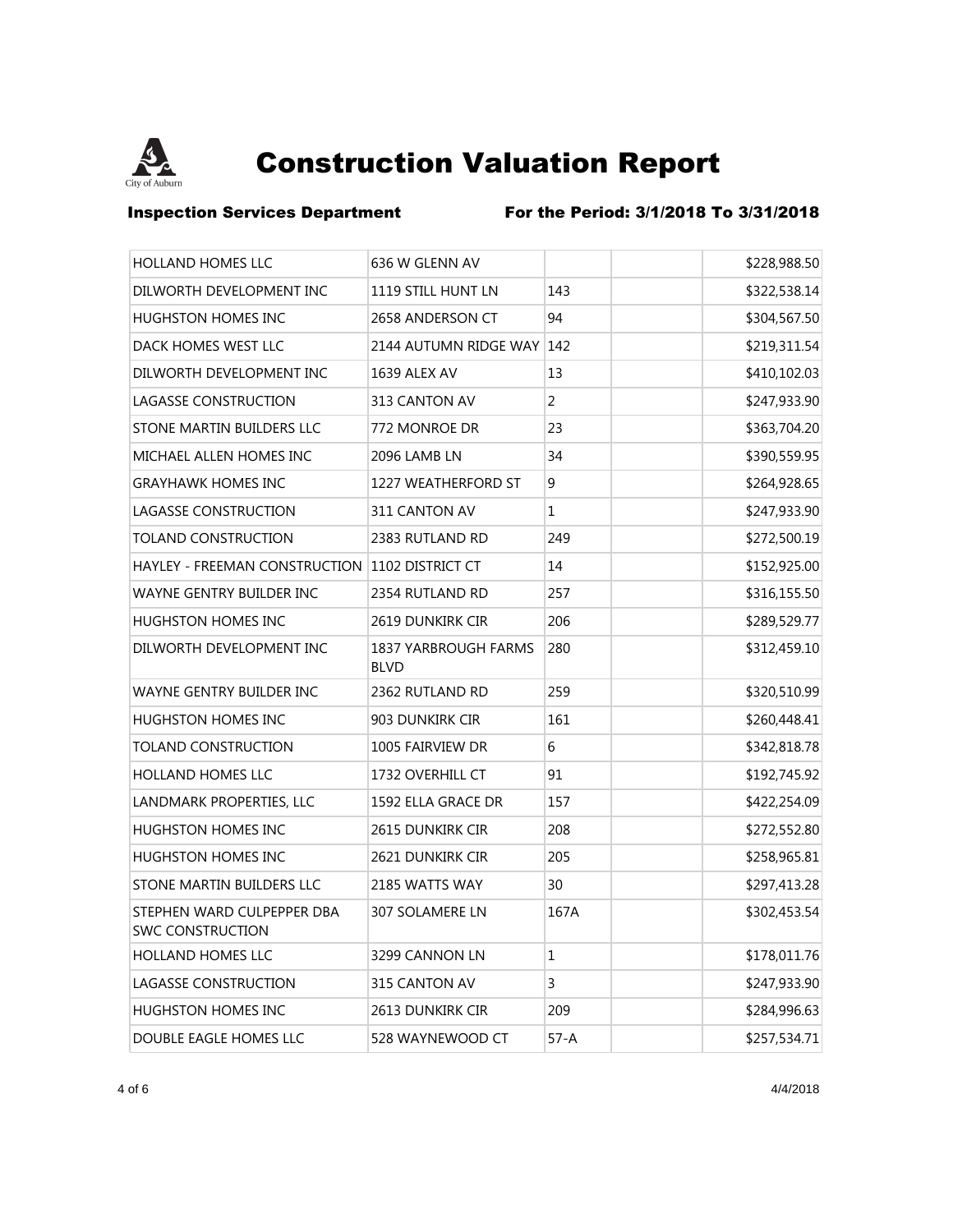

### **Inspection Services Department** For the Period: 3/1/2018 To 3/31/2018

| 1513 PING CT                                      | 260 | \$486,617.46 |
|---------------------------------------------------|-----|--------------|
| 2349 MIMMS LN                                     | 218 | \$266,974.53 |
| 2181 WATTS WAY                                    | 31  | \$297,464.46 |
| EASTBROOK HOMES SOUTHERN INC 12057 W FARMVILLE RD | 229 | \$387,045.24 |
| 204 FLAGSTONE PL                                  | 60  | \$308,131.13 |
| 1210 TOWN CREEK DR                                | 1   | \$357,591.75 |
| 317 CANTON AV                                     | 4   | \$247,933.90 |
| 2717 BUD BLACK RD                                 | 7   | \$363,049.93 |
|                                                   |     |              |

 $Count = 45$  \$13,266,891.07

#### **STRUCTURE OTHER THAN BUILDING**

| <b>Applicant's Name</b> | <b>Permit Address</b> | Lot No. Subdivision | <b>Valuation</b> |
|-------------------------|-----------------------|---------------------|------------------|
| Phi Gamma Delta         | 1275 S COLLEGE ST     |                     | \$0.00           |
| $Count = 1$             |                       |                     | \$0.00           |

**THREE-FOUR FAMILY BUILDING**

| Applicant's Name        | <b>Permit Address</b> | Il Lot No. Subdivision | <b>Valuation</b> |
|-------------------------|-----------------------|------------------------|------------------|
| KOREY WEBB CONSTRUCTION | 222 TICHENOR AV       |                        | \$507,600.00     |
| $Count = 1$             |                       |                        | \$507,600.00     |

| Category                      | 3/1/2018 To 3/31/2018 | <b>\$ Value</b> |
|-------------------------------|-----------------------|-----------------|
|                               |                       | 48,000.00       |
| <b>Accessory Building</b>     | 4                     | 52,888.33       |
| Addition - Residential        | 6                     | 482,700.00      |
| Addition-Resid-Garage-Carport | 2                     | 30,023.20       |
| Alteration - Non Residential  | 3                     | 400,000.00      |
| Alteration - Residential      | 8                     | 229,798.89      |
| Amusement/Social/Recreational | 3                     | 100,000.00      |
| Five Or More Family Building  | 1                     | 618,500.00      |
| Office/Bank/Professional      | 2                     | 720,000.00      |